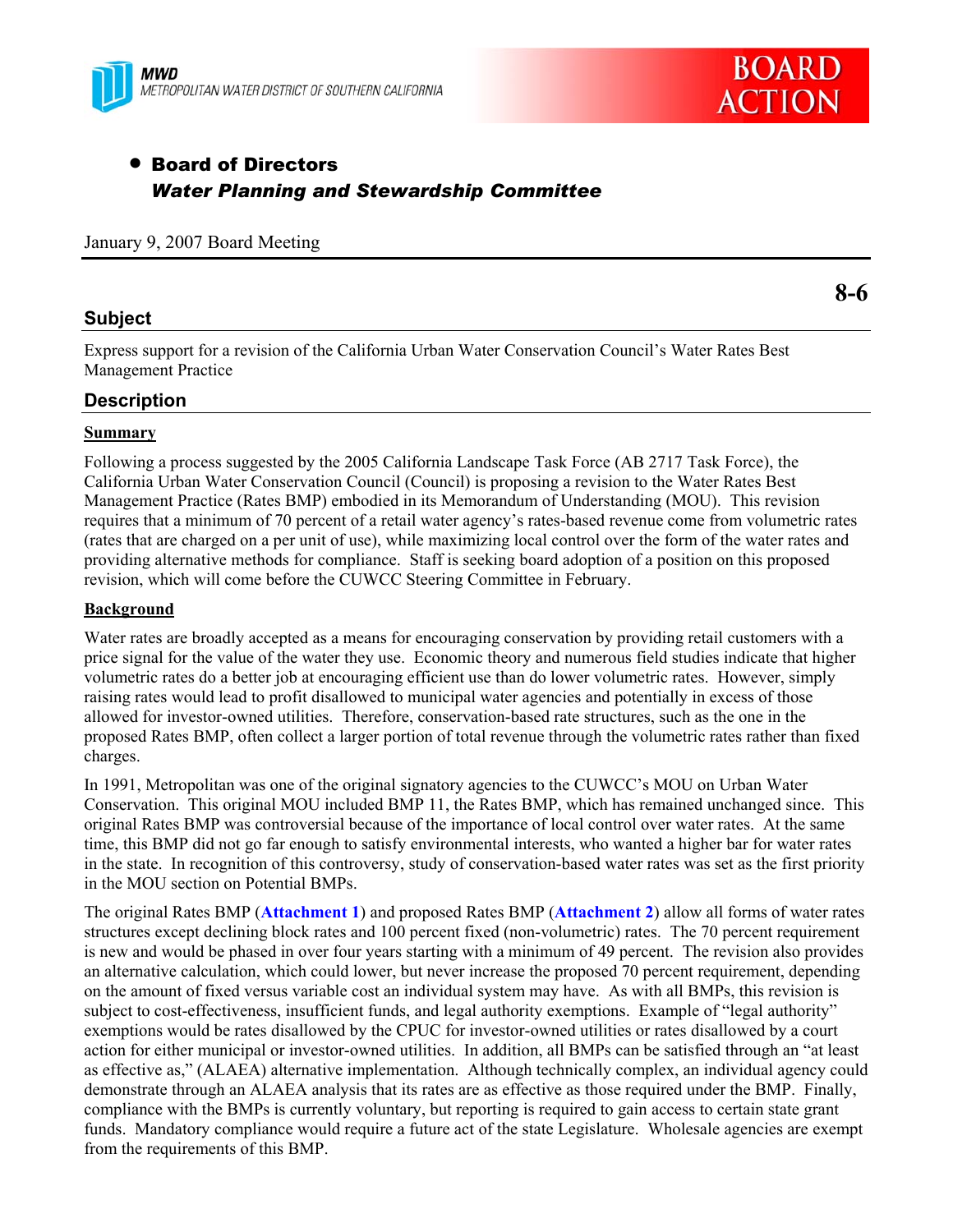## **Metropolitan's Role**

As a member of CUWCC Steering Committee, a Metropolitan staff member votes on all proposed changes to the MOU and BMPs. Pending passage by the Steering Committee, Metropolitan also votes as a member of the CUWCC's Plenary body. All revisions to the MOU or BMPs must be passed by the Steering Committee and Plenary. The Steering Committee is an 18-member voting board, broken into Group 1 members (nine water agencies) and Group 2 members (nine environmental organizations). An item must pass both Group 1 and Group 2 memberships individually to be approved by the Steering Committee. Participating with Metropolitan as Group 1 Steering Committee members are: San Diego County Water Authority, Los Angeles Department of Water and Power, Municipal Water District of Orange County, city of San Luis Obispo, Sonoma County Water Agency, Santa Clara Valley Water District, Contra Costa Water District, and East Bay Municipal Water District. Five Group 1 votes would be needed to carry this action. Group 2 Steering Committee members are: Natural Resource Defense Council, Tree People, Public Officials for Water and Environmental Reform, League of Women Voters of California, Surfrider Foundation, Sierra Club, Sierra Nevada Alliance, Friends of the River, and Environmental Justice Coalition for Water. The proposed Rates BMP is expected to pass a Group 2 vote.

### **Conservation Benefits**

Passage of and compliance with the proposed Rates BMP would likely increase urban water conservation through behavioral changes in retail customers and increased participation in voluntary financial assistance conservation programs already being offered by Metropolitan and most member and retail agencies. Failure to pass and implement this revision could lead to a loss of potential conservation or make it more expensive to get customers to participate in financial assistance programs.

# **Policy**

By Minute Item 39182, dated August 20, 1991, the Board authorized entering into the California Water Conservation Council's Memorandum of Understanding Regarding Urban Water Conservation in California, which included the current Rates BMP and language setting the study of water rates as a top priority.

By Minute Item 45195, dated February 11, 2003, the Board approved Conservation Policy Principles favoring statewide incentives-based conservation.

By Minute Item 46486, dated December 13, 2005, the Board authorized updates to Metropolitan's conservation program which included advocating industry standards that encouraged the use of higher efficiency devices.

# **California Environmental Quality Act (CEQA)**

CEQA determination for Option #1:

The proposed actions are not defined as a project under CEQA because they involve continuing administrative activities, such as general policy and procedure making (Section 15378(b)(2) of the State CEQA Guidelines). In addition, the proposed actions are not subject to CEQA because they involve other government fiscal activities, which do not involve any commitment to any specific project, which may result in a potentially significant physical impact on the environment (Section 15378(b)(4) of the State CEQA Guidelines).

The CEQA determination is: Determine that the proposed actions are not subject to CEQA pursuant to Sections 15378(b)(2) and 15378(b)(4) of the State CEQA Guidelines.

CEQA determination for Option #2:

None required

# **Board Options**

#### **Option #1**

Adopt the CEQA determination and express support for a revision of the CUWCC's Water Rates BMP consistent with the description in this letter. **Fiscal Impact:** None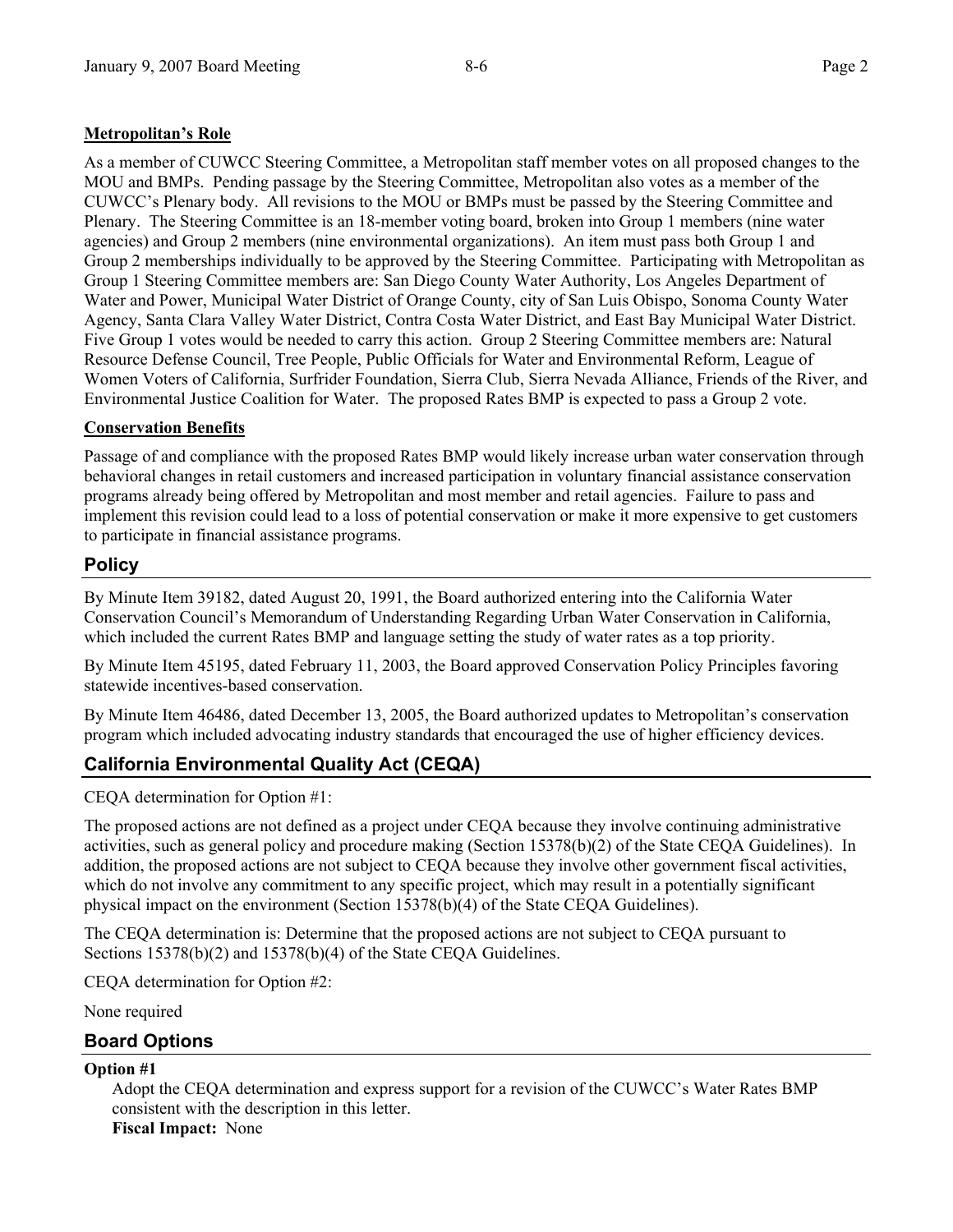**Business Analysis:** Passage of this Rates BMP revision will increase urban water conservation in the state, encourage greater participation in voluntary incentive programs and strengthen Metropolitan's water stewardship reputation.

#### **Option #2**

Do not express support for the CUWCC's Water Rates BMP Revision. **Fiscal Impact:** None **Business Analysis:** Non-passage of the Rates BMP revision may make it more expensive to implement urban water conservation in the state and diminish Metropolitan's water stewardship reputation.

### **Staff Recommendation**

Option #1

12/21/2006 *Date* 

*Stephen N. Arakawa Manager, Water Resource Management* 

12/21/2006 Jeffrey **Kightli** *General Manage Date* 

**Attachment 1 – Current Rates Best Management Practice** 

**Attachment 2 – Proposed Rates Best Management Practice** 

BLA #5131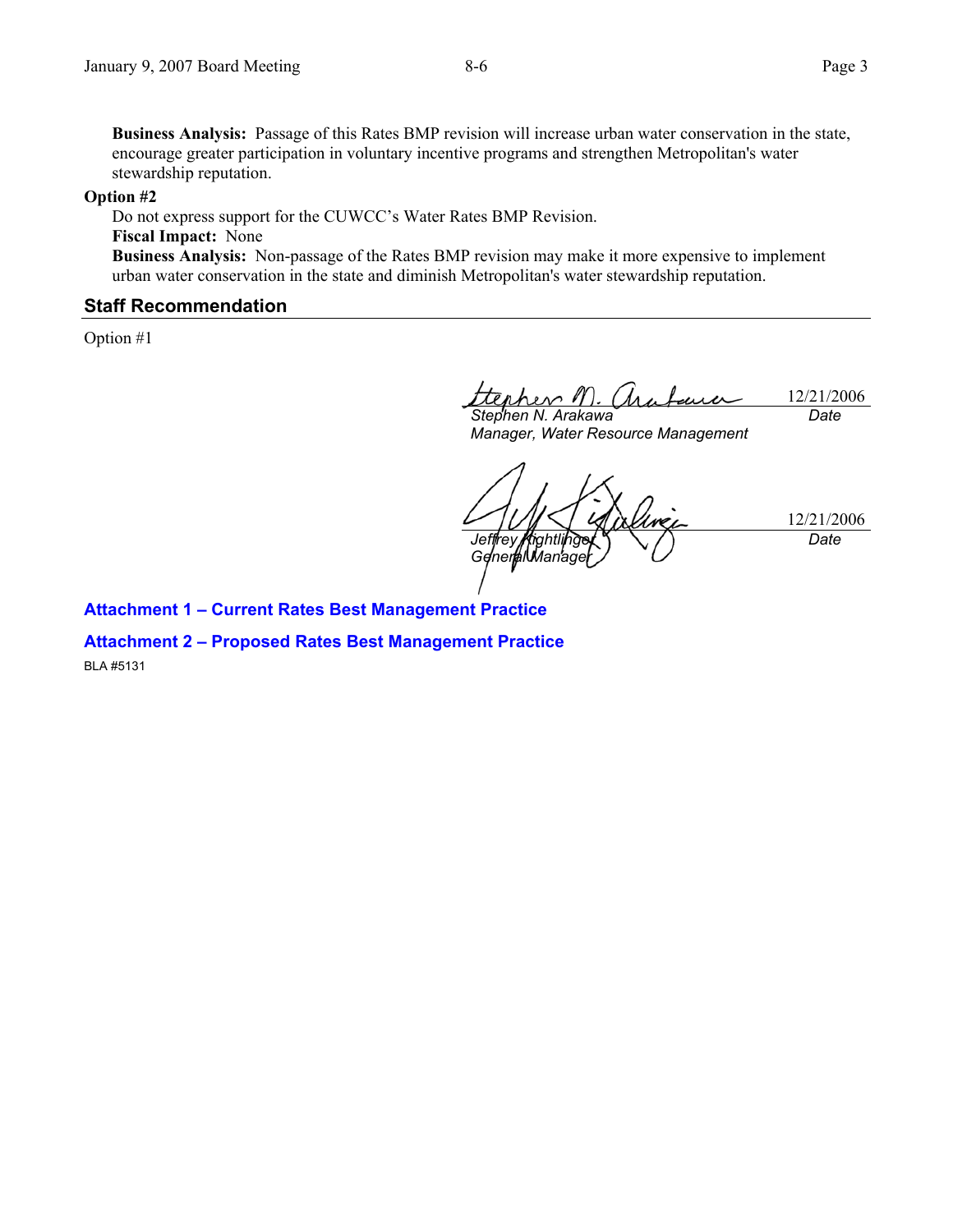### **CURRENT RATES BMP**

### **11. CONSERVATION PRICING**

#### **A. Implementation**

 Implementation methods shall be at least as effective as eliminating non-conserving pricing and adopting conserving pricing. For signatories supplying both water and sewer service, this BMP applies to pricing of both water and sewer service. Signatories that supply water but not sewer service shall make good faith efforts to work with sewer agencies so that those sewer agencies adopt conservation pricing for sewer service.

 (1) Non-conserving pricing provides no incentives to customers to reduce use. Such pricing is characterized by one or more of the following components: rates in which the unit price decreases as the quantity used increases (declining block rates); rates that involve charging customers a fixed amount per billing cycle regardless of the quantity used; pricing in which the typical bill is determined by high fixed charges and low commodity charges.

 (2) Conservation pricing provides incentives to customers to reduce average or peak use, or both. Such pricing includes: rates designed to recover the cost of providing service; and billing for water and sewer service based on metered water use. Conservation pricing is also characterized by one or more of the following components: rates in which the unit rate is constant regardless of the quantity used (uniform rates) or increases as the quantity used increases (increasing block rates); seasonal rates or excess-use surcharges to reduce peak demands during summer months; rates based upon the longrun marginal cost or the cost of adding the next unit of capacity to the system.

 (3) Adoption of lifeline rates for low-income customers will neither qualify nor disqualify a rate structure as meeting the requirements of this BMP.

#### **CUWCC Rate Impact Study**

 Within one year of the adoption of this BMP revision, the Council shall undertake a study to determine the relative effect of conservation rate structure influence on landscape and indoor water use. The study shall develop sample areas that incorporate varying rate structure environments (e.g., low, uniform commodity rates; high uniform commodity rates; increasing block rates, etc.). As practical, the study shall utilize direct metering of customer end uses, and shall control for weather, climate, land use patterns, income, and other factors affecting water use patterns. If the study shows significant potential savings, as determined by a balanced committee of voting Council representatives, a revised pricing BMP containing numeric targets or other appropriate standards shall be developed for a Council vote.

#### **B. Implementation Schedule**

 (1) Agencies signing the MOU prior to December 31, 1997, implementation shall commence no later than July 1, 1998.

 (2) Agencies signing the MOU or becoming subject to the MOU after December 31, 1997, implementation shall commence no later than July 1 of the first year following the year the agency signed or became subject to the MOU.

#### **C. Coverage Requirements**

Agency **shall** maintain rate structure consistent with BMP 11's definition of conservation pricing.

#### **D. Requirements for Documenting BMP Implementation**

(1) Report **annual** revenue requirement by customer class for the reporting period.

(2) Report annual revenue **derived** from commodity charges by customer class for the reporting period.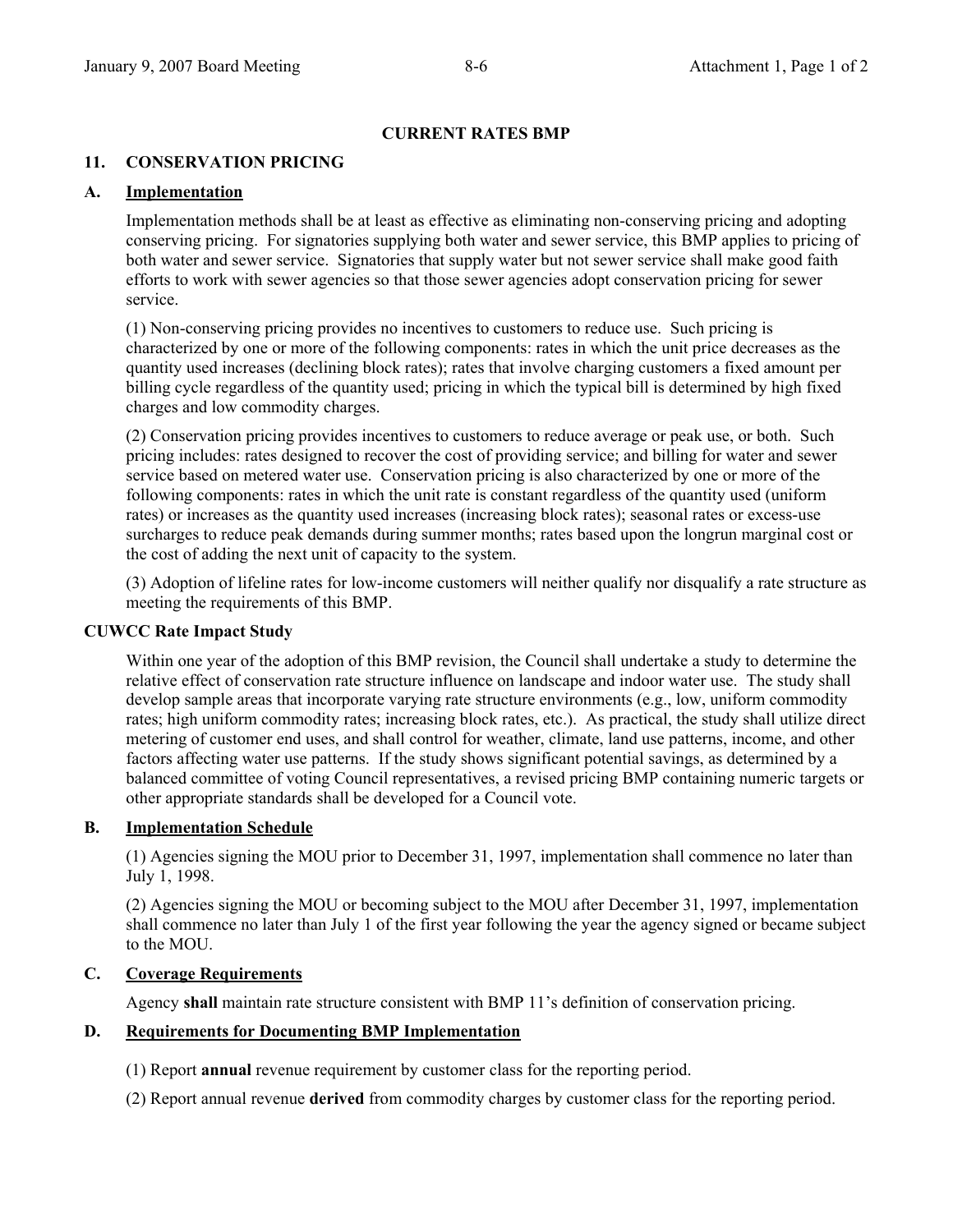(3) Report rate **structure** by customer class for water service and sewer service if provided.

# **E. Criteria to Determine BMP Implementation Status**

Agency rate design shall be consistent with the BMP 11's definition of conservation pricing.

**F. Water Savings Assumptions**

Not quantified.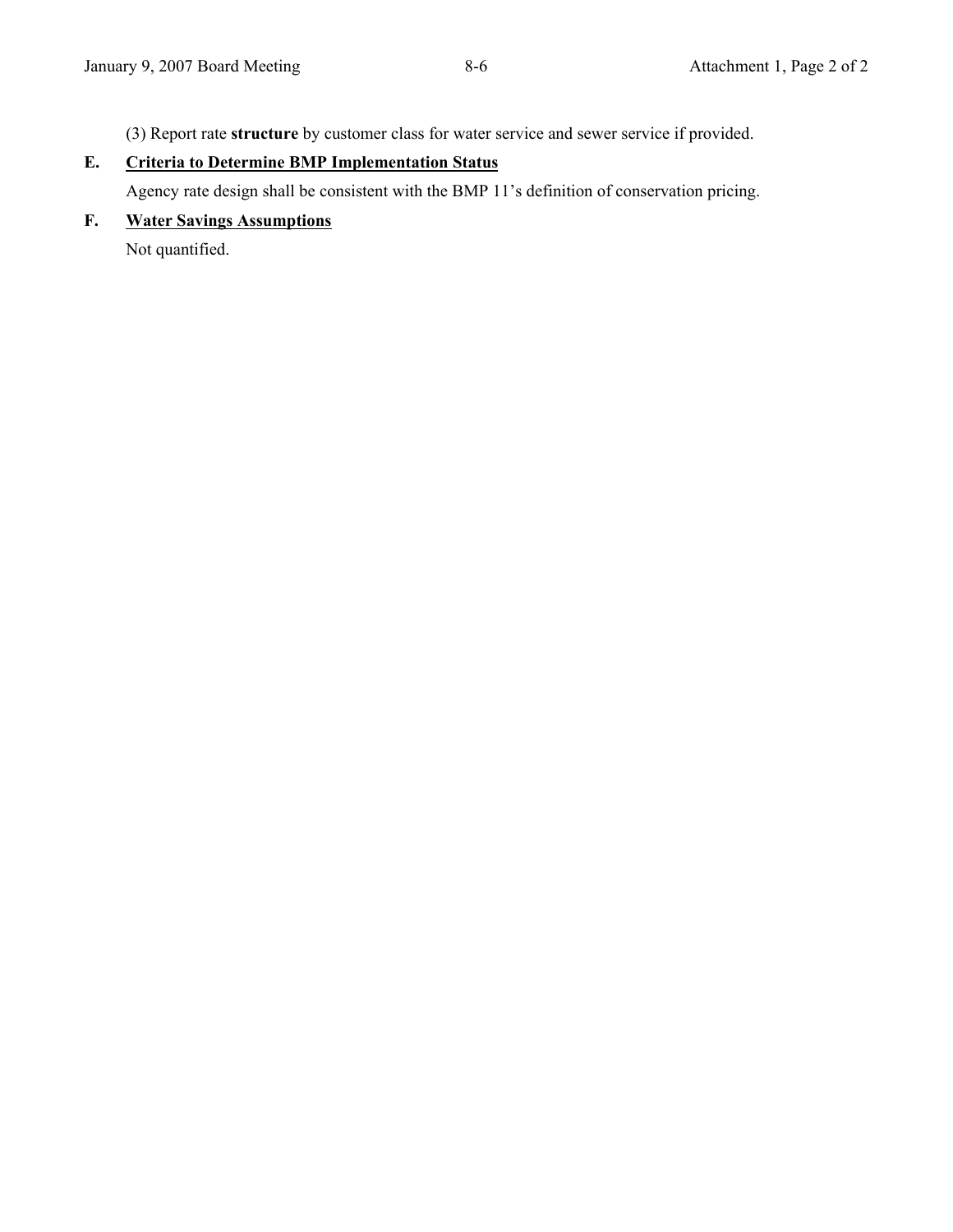## **Proposed Rates Best Management Practice**

## **11. Retail Conservation Pricing**

# **Part I - Retail Water Service Rates**

## **A. Implementation**

 $\overline{a}$ 

BMP 11 promotes water conserving retail water rate structures. BMP 11 recognizes that each agency or water enterprise fund has a unique rate setting system and history. When creating a rate case, professional judgments are made to determine whether costs are accounted to a variable or fixed cost center by the staff of the agency. The final water rate case is an accumulation of all the decisions and judgments made by staff and supplemented by the financial projections leading an agency to establish its final water rate recommendation. BMP 11 is not intended to supplant this process, but rather to reinforce the need for Water Agencies to establish a strong nexus between volume-related system costs and volumetric commodity rates.

In Bighorn-Desert View Water Agency v. Virjil the California Supreme Court established that water delivery is a property related service as defined in Article XIII D of the California Constitution and, therefore, water rates charged for water delivery are subject to Proposition 218's<sup>\*</sup> public notification and initiative provisions embodied in Articles XIII C and D of the California Constitution. In addition, Article XIII D requires that fees for property related services be "determined in relationship to the entirety of the capital cost of a public improvement, the maintenance and operation expenses of a public improvement, or the cost of the property related service being provided. No assessment shall be imposed on any parcel which exceeds the reasonable cost of the proportional special benefit conferred on that parcel." The Council deemsconsiders BMP 11 to be compatible with these requirements. However, should a case arise in which a Water Agency's good faith efforts were unable to meet BMP 11's requirements due, to for example, to a successful challenge usinglegal constraints (e.g. Proposition 218's) initiative process, this would be grounds for exemption, as specified in MOU Section 4.5.

**Definition**: Conservation pricing provides economic incentives (a price signal) to customers to use water efficiently. Because conservation pricing requires a volumetric rate, metered water service is a necessary condition of conservation pricing. Unmetered water service is inconsistent with the definition of conservation pricing.

Conservation pricing requires volumetric rate(s).While this BMP defines a minimum percentage of water sales revenue from volumetric rates, the goal of this BMP is to recover the maximum amount of water sales revenue from volumetric rates that is consistent with utility costs (which may include utility long-run marginal costs), financial stability, revenue sufficiency, and customer equity.

In addition to volumetric rate(s), conservation pricing may also include one or more of the following other charges:

PRELMINARY DRAFT ONLY - DOES NOT REPRESENT COUNCIL'S PROPOSED REVISION January 3, 2007a **Page 1 of 6** \* Proposition 218 was approved by California voters in November 1996.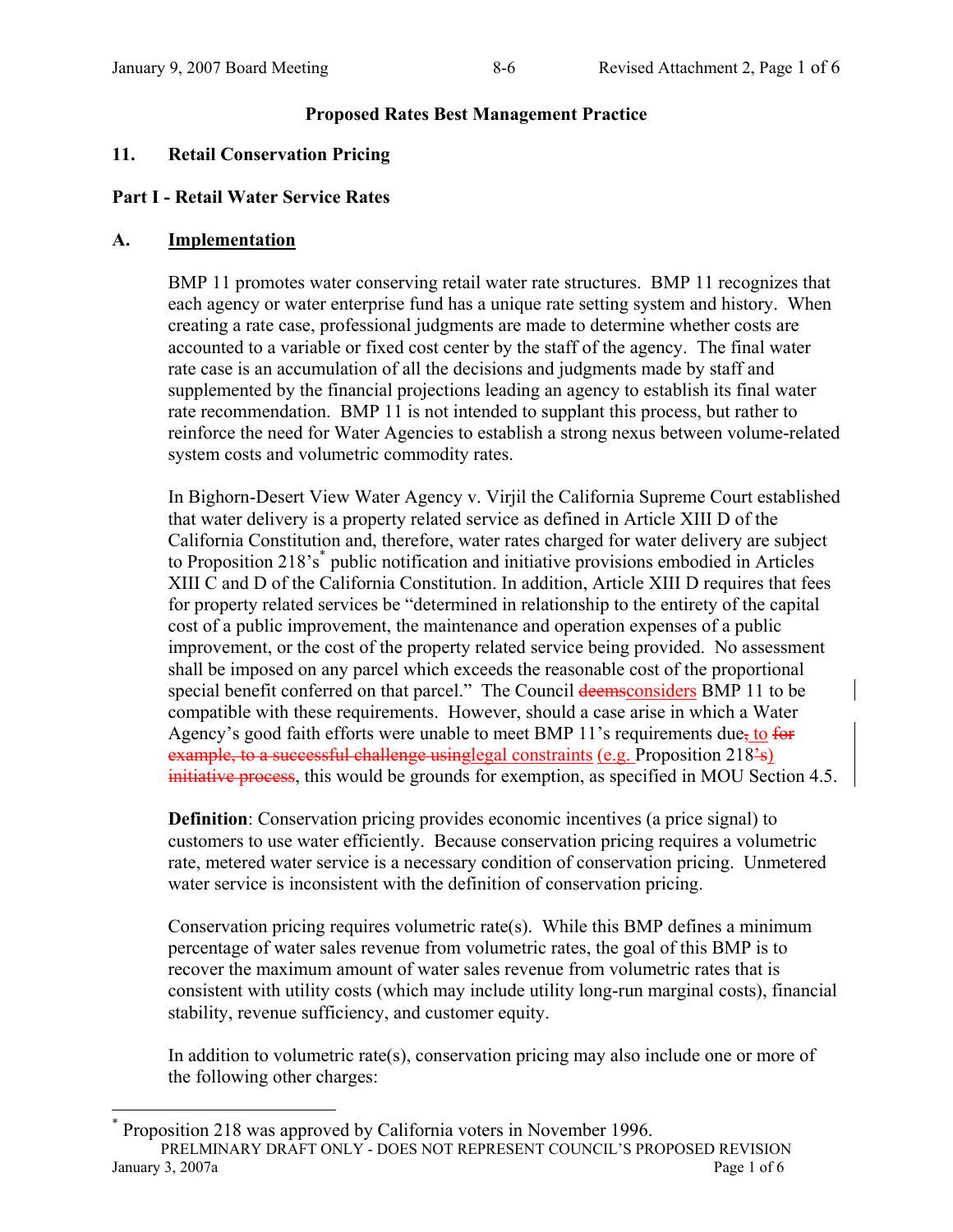- 1. Service connection charges designed to recover the separable costs of adding new customers to the water distribution system.
- 2. Monthly or bimonthly meter/service charges to recover costs unrelated to the volume of water delivered or new service connections and to ensure system revenue sufficiency.
- 3. Special rates and charges for temporary service, fire protection service, and other irregular services provided by the utility.

The following volumetric rate designs are potentially consistent with the above definition:

- 1. **Uniform rate** in which the volumetric rate is constant regardless of the quantity consumed.
- 2. **Seasonal rates** in which the volumetric rate reflects seasonal variation in water delivery costs.
- 3. **Tiered rates** in which the volumetric rate increases as the quantity used increases.
- 4. **Allocation-based rates** in which the consumption tiers and respective volumetric rates are based on water use norms and water delivery costs established by the utility.

**Adequacy of Volumetric Rate(s)**: A retail agency's volumetric rate(s) shall be deemed sufficiently consistent with the definition of conservation pricing when it satisfies at least one of the following two options.

**Option 1:** Let V stand for the total annual revenue from the volumetric rate(s) and M stand for total annual revenue from customer meter/service (fixed) charges, then:

$$
\frac{V}{V+M} \ge 70\%
$$

This calculation shall only include utility revenues from volumetric rates and monthly or bimonthly meter/service charges. It shall not include utility revenues from new service connection charges; revenue from special rates and charges for temporary service, fire protection, or other irregular services; revenue from grants or contributions from external sources in aid of construction or program implementation; or revenue from property or other utility taxes.

PRELMINARY DRAFT ONLY - DOES NOT REPRESENT COUNCIL'S PROPOSED REVISION January 3, 2007a **Page 2 of 6 Option 2:** Use the rate design model included with the Municipal Water and Wastewater Rate Manual published by the Canadian Water & Wastewater Association with the signatory's water system and cost information to calculate V', the uniform volume rate based on the signatory's long-run incremental cost of service, and M', the associated meter charge. [Let HCF be annual water delivery (in hundred cubic feet).] A signatory's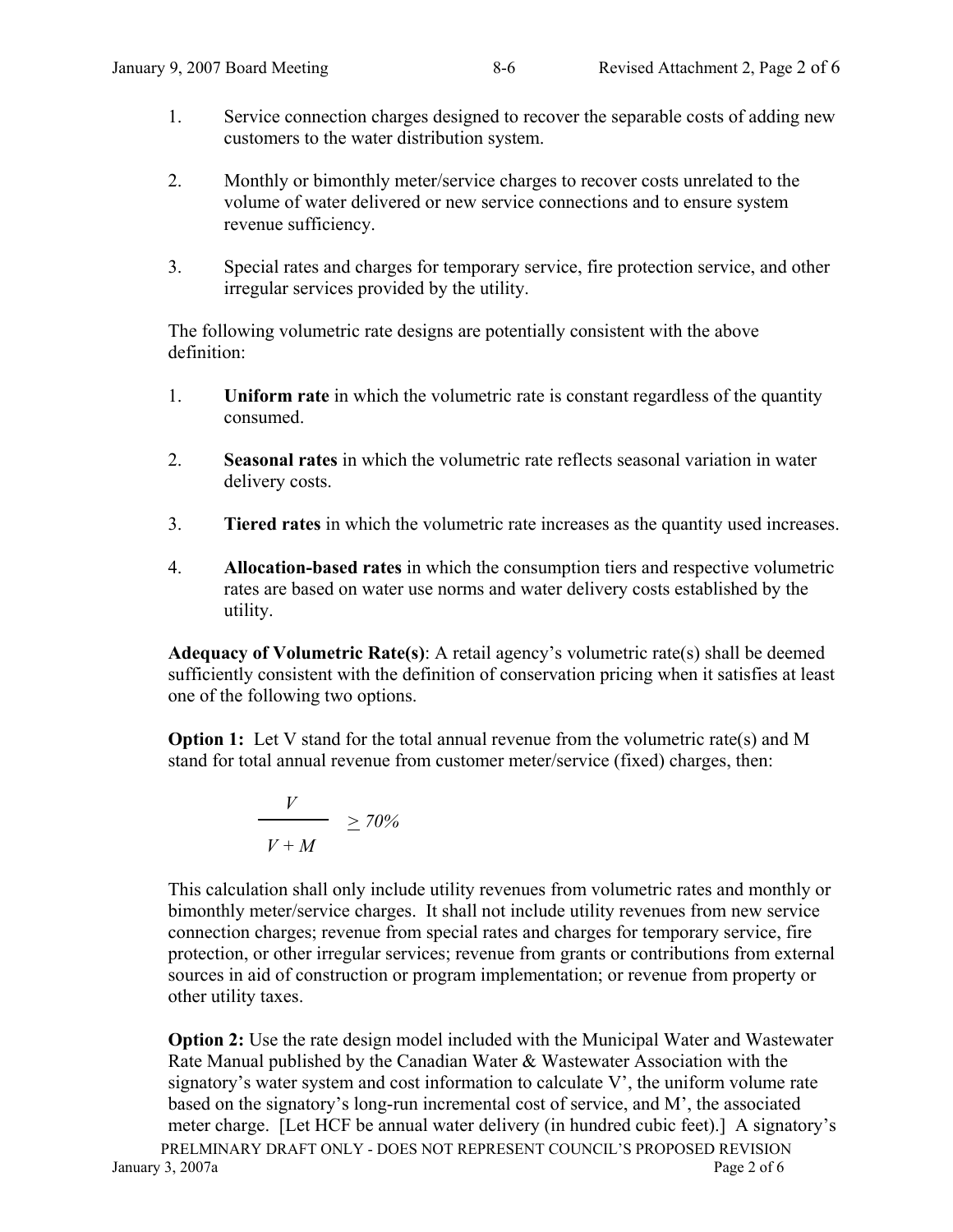volumetric rate(s) shall be deemed sufficiently consistent with the definition of conservation pricing if:

$$
\frac{V}{V+M} \quad \geq \quad \frac{V'}{V'+M'}
$$

The rate design model can be downloaded at www.cuwcc.org/technical.

This calculation shall only include utility revenues from volumetric rates and monthly or bimonthly meter/service charges. It shall not include utility revenues from new service connection charges; revenue from special rates and charges for temporary service, fire protection, or other irregular services; revenue from grants or contributions from external sources in aid of construction or program implementation; or revenue from property or other utility taxes.

# *Exemptions and At Least As Effective As*

The exemption provisions in MOU Section 4.5 apply to BMP 11 in the same way they apply to other BMPs. Water supplier signatories meeting at least one of the three exemption conditions in MOU Section 4.5 may submit an exemption to the Council per the requirements of the MOU.

Water supplier signatories may pursue an "At Least As Effective As" implementation of BMP 11 per the Preamble to Exhibit 1 of the MOU. Water supplier signatories adopting an "At Least As Effective As" implementation of BMP 11 may adopt rates that do not meet the requirements of either Option 1 or Option 2 described in Section A provided the resulting water savings are at least as effective as those options.

# **BMP Refinement**

Within five years of the adoption of this BMP revision, the Council shall reconvene the BMP 11 Revision PAC to 1) assess rate of compliance with the revised BMP, 2) identify barriers to implementation, 3) assess its compatibility with Proposition 218 requirements, 4) initiate a water savings assessment appropriate to the data and project resources available to the Council, and 5) develop further refinements as needed to improve the BMP's effectiveness.

# **B. Implementation Schedule**

# **Agencies with fully metered service areas**

- a) Agencies signing the MOU prior to [DATE OF REVISION], implementation shall commence no later than July 1, 2007.
- b) Agencies signing the MOU after [DATE OF REVISION], implementation shall commence no later than July 1 of the year following the year the Agency signed the MOU.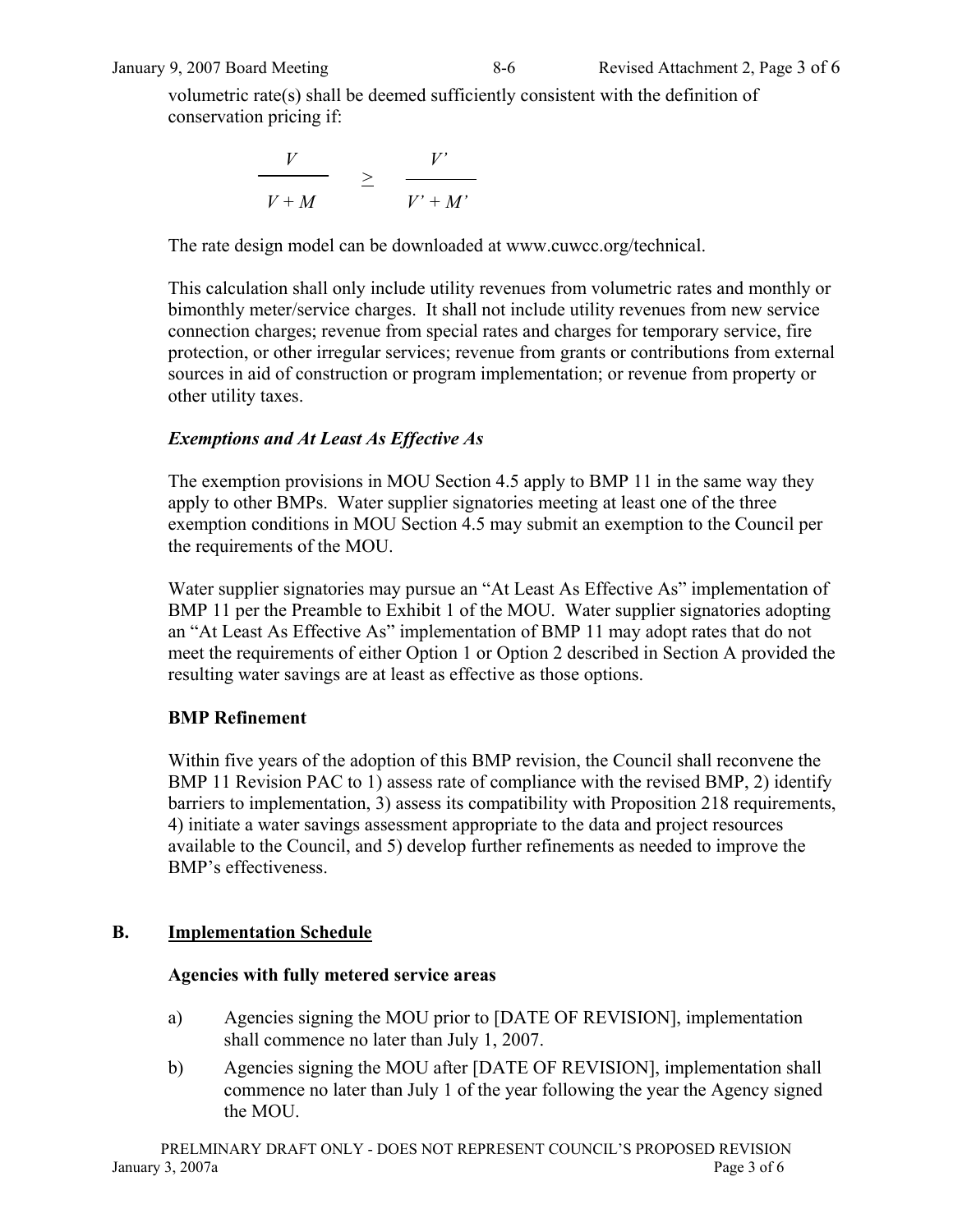# Agencies with partially metered service areas<sup>1</sup>

- a) Agencies signing the MOU prior to December 31, 1997, implementation shall commence no later than July 1, 2010. [One year after Agency is to complete meter installation per BMP 4.]
- b) Agencies signing the MOU after December 31, 1997, implementation shall commence no later than July 1, 2013, or within seven years of signing the MOU, but in no case later than the metering deadline specified by state law. [One year after Agency is to complete meter installation per BMP 4.]

# **C. Coverage Requirements**

Agency shall maintain a rate structure that satisfies at least one of the options specified in Section A. Conformance to Option 1 or Option 2 will first be assessed using the revenue from the most recent year. If the most recent year does not satisfy the option, the average revenue from the three (3) most recent years will be used.

# **D. Requirements for Documenting BMP Implementation**

- a) Report the rate structure in effect for each customer class for the reporting period.
- b) Report the annual revenue derived from volume charges for each retail customer class, as defined in Section  $A^2$ .
- c) Report the annual revenue derived from monthly or bimonthly meter/service charges for each retail customer class, as defined in Section A.
- d) If agency does not comply with Option 1 in Section A, report v' and m' as determined by the Canadian Water & Wastewater Association rate design model described in Section A.
- e) If agency does not comply with Option 1 in Section A, submit to the Council the completed Canadian Water & Wastewater Association rate design model described in Section A.

# **E. Criteria to Determine BMP Implementation Status**

 An agency shall be incompliance with BMP 11 provided the following is true for the Agency's total revenue from all retail customer classes within four years after [date of revision]:

<sup>&</sup>lt;sup>1</sup> Agencies following this schedule must be on the Council's list of Agencies with partially metered service areas.

<sup>&</sup>lt;sup>2</sup> Note: compliance with BMP 11 will be determined based on the Agency's total revenue from all retail customer classes.

PRELMINARY DRAFT ONLY - DOES NOT REPRESENT COUNCIL'S PROPOSED REVISION January 3, 2007a Page 4 of 6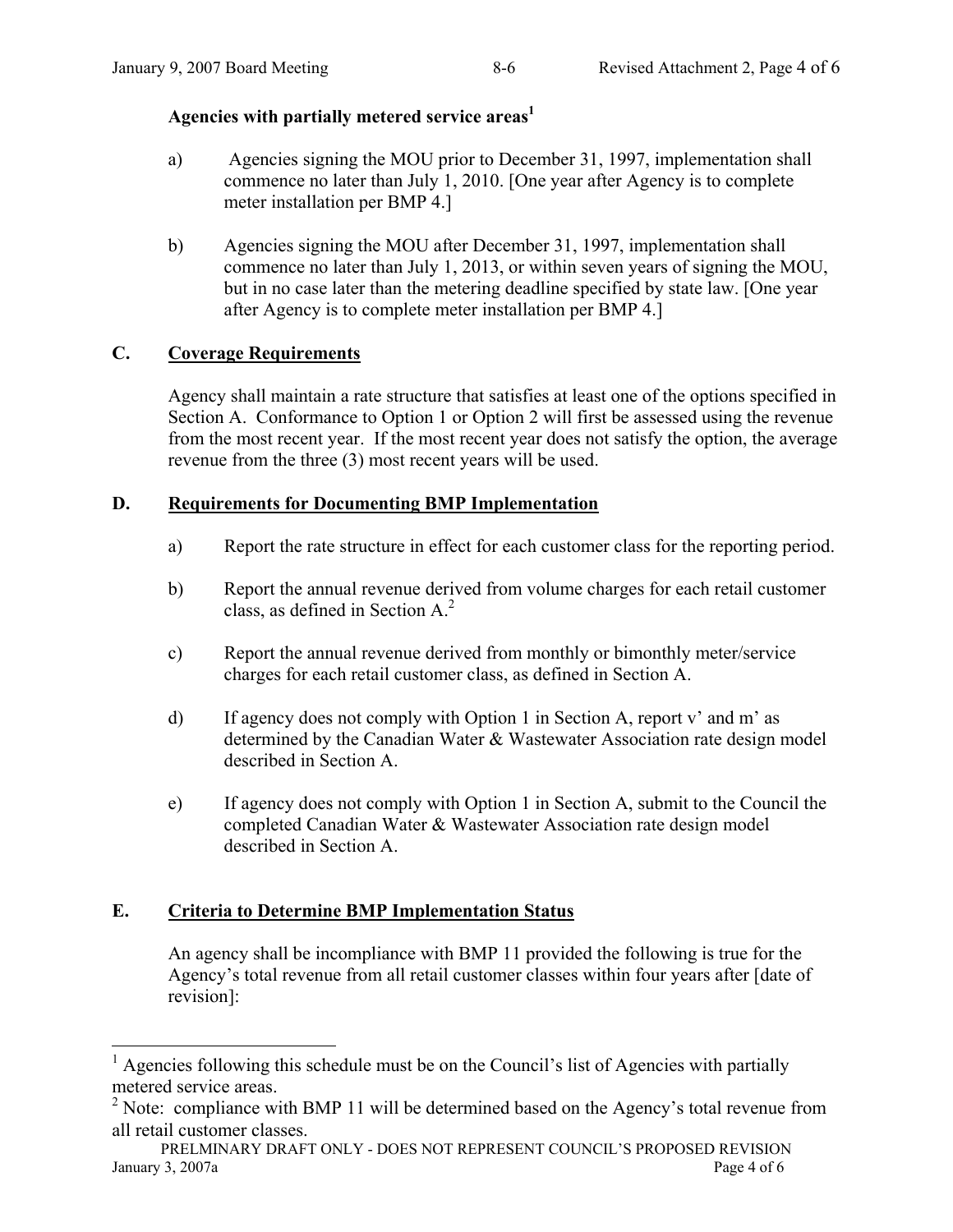For Option 1:  $V \ge 70\% \times 1.00$ For Option 2:  $V > V'$  x 1.00

The following schedule is intended to guide agencies in implementing this revision in phases:

| YEARS AFTER       | FOR OPTION 1   FOR OPTION 2 |                 |
|-------------------|-----------------------------|-----------------|
| <b>START YEAR</b> |                             |                 |
|                   | $V > 70\% \times 0.70$      | $V > V'$ x 0.70 |
|                   | $V > 70\%$ x 0.80           | $V > V'$ x 0.80 |
|                   | $V > 70\% \times 0.90$      | $V > V'$ x 0.90 |
|                   | $V > 70\% \times 1.00$      | $V > V'$ x 1.00 |

An agency shall not be required to increase the volumetric component of the rate structure by more than 10% in any single year until the full implementation is achieved.

# **F. Water Savings Assumptions**

Not quantified

# **Part II – Retail Wastewater Rates**

# **A. Implementation**

**Note**: The following definition of conservation pricing for sewer service is already in BMP 11. No substantive changes are proposed other than changes to the implementation schedule to make it consistent with the schedule in Part I.

This section applies to Water Agencies that provide retail sewer service. Water Agencies that do not provide retail sewer service shall make good faith efforts to work with sewer agencies so that those sewer agencies adopt conservation pricing for sewer service.

Conservation pricing of sewer service provides incentives to reduce average or peak use, or both. Such pricing includes: rates designed to recover the cost of providing service, and billing for sewer service based on metered water use. Conservation pricing of sewer service is also characterized by one or more of the following components: rates in which the unit rate is the same across all units of service (uniform rates); rates in which the unit rate increases as the quantity of units purchased increases (increasing block rates); rates in which the unit rate is based upon the long-run marginal cost or the cost of adding the next unit of capacity to the sewer system. Rates that charge customers a fixed amount per billing cycle for sewer service regardless of the units of service consumed do not satisfy the definition of conservation pricing of sewer service. Rates in which the typical bill is determined by high fixed charges and low commodity charges also do not satisfy the definition of conservation pricing of sewer service.

# **B. Implementation Schedule**